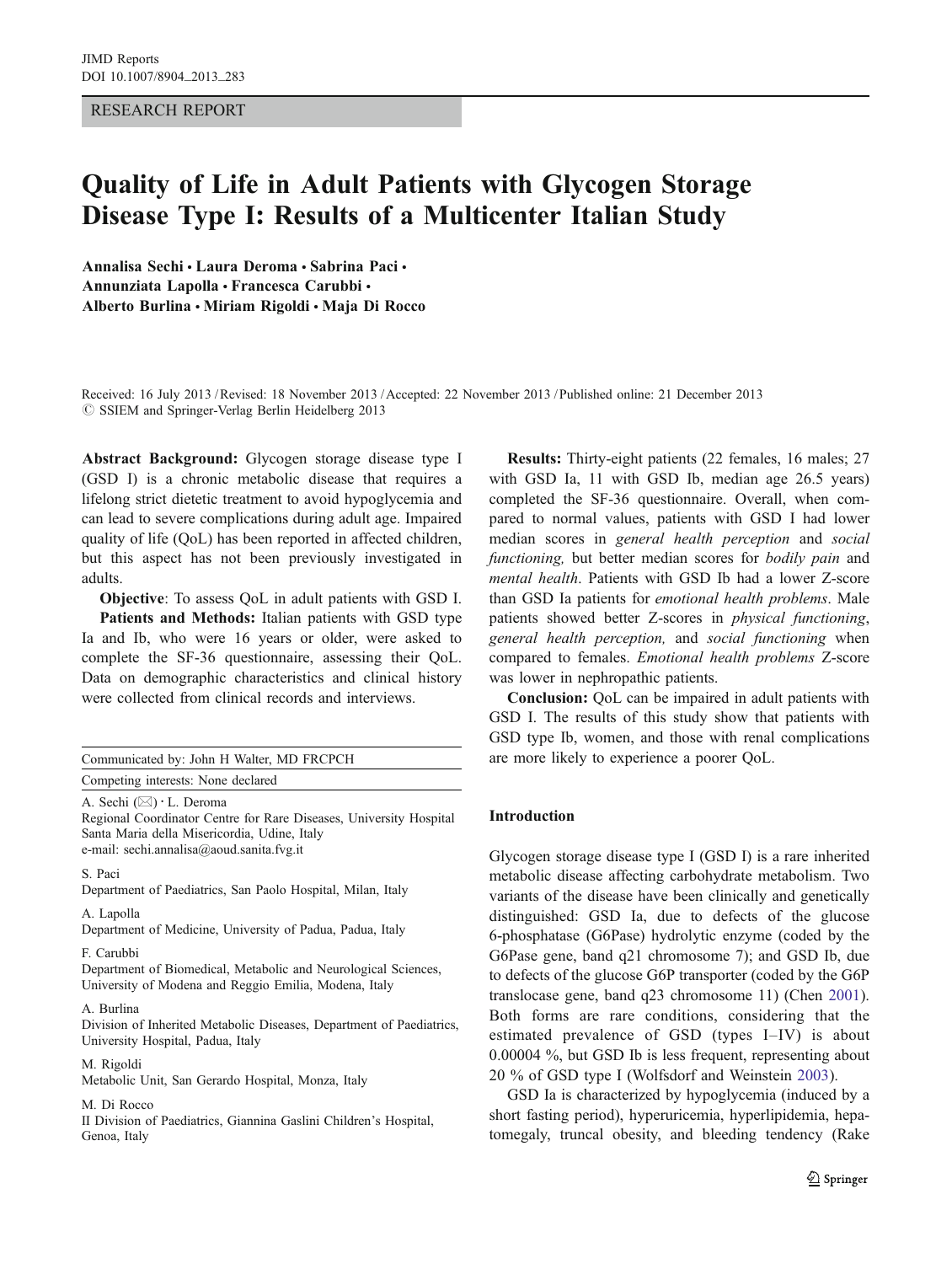et al. [2002a\)](#page-6-0). GSD Ib shares its main features with GSD Ia, but it is also characterized by neutropenia and neutrophil dysfunction, associated with frequent infections and possible chronic inflammatory bowel disease (Visser et al. [2000\)](#page-6-0). Furthermore, long-term complications such as chronic anemia, kidney disease, arterial hypertension, hepatic adenomas with a small risk of malignant transformation, osteopenia, and, rarely, pulmonary hypertension may occur in both types (Talente et al. [1994](#page-6-0)).

The disease generally presents during early infancy (Rake et al. [2002a](#page-6-0)) and the main treatment is lifelong diet therapy, consisting of frequent meals, rich in complex carbohydrates in order to avoid hypoglycemic episodes and secondary metabolic derangements. Fasting tolerance is variable among patients, and it may be different according to age. However, affected subjects are usually forced to eat every 3–4 h during daytime, and to consume uncooked cornstarch (UCCS) before going to bed, or to use continuous nocturnal gastric drip feeding (CNGDF) to prolong sleep time (Rake et al. [2002b](#page-6-0); Visser et al. [2002\)](#page-6-0).

In modern medicine, it has become more accepted that the aims of medical care should not only be to alleviate the physical symptoms of the disease but also to improve the overall quality of life (QoL). In GSD I, QoL can be impacted by the disease and its complications, by the strict diet regimen and the eventual medications, and by the medical procedures needed in a comprehensive follow-up, such as blood samples, ultrasounds, magnetic resonances, and bone densitometry. A reduced QoL has been previously demonstrated in children affected by GSD Ia and Ib (Storch et al. [2008](#page-6-0)).

Life expectancy in GSD I is still undefined, but it has dramatically improved, compared to 30 years ago, with more and more patients surviving to adulthood (Martens et al. [2008\)](#page-6-0). As a consequence, patients have to deal with new issues connected with self autonomy, integration into society, traveling, competitive working, and having a family of their own. In this context, investigating QoL in adult GSD I patients is of particular interest, but, to our knowledge, no data are available so far on this topic. Therefore, a cross-sectional study was conducted in order to depict a profile of the QoL of adult patients affected by GSD I and to identify possible groups at higher risk of a low QoL.

# Methods

Patients affected by GSD type Ia or Ib were enrolled between 2009 and 2012 in seven different Italian metabolic centers. Diagnosis had to be confirmed by enzyme assay on hepatic biopsy or by molecular analysis. Patients with a liver or kidney transplant or on a waiting list for

transplantation were excluded. A written informed consent was obtained from all participants.

Information on sociodemographic characteristics and clinical history were gathered both from clinical records and face-to-face interviews. Clinical records were reviewed to retrieve information on anemia (Hb  $< 12$  g/dl for males and  $Hb < 11$  g/dl for females), hepatic adenomas (identified through ultrasound scan or MRI), hypertension (defined as blood pressure repeatedly >140/90 mmHg or use of antihypertensive drugs for hypertension treatment), microalbuminuria (defined as albumin excretion 30–300 mg/24 h), proteinuria (defined as albumin  $>300$  mg/24 h or protein  $> 150$  mg/24 h and diagnosed from a 24-h urine collection), chronic renal failure (CRF, defined as a glomerular filtration rate (GFR)  $<$  60 ml/min), and chronic inflammatory bowel disease (IBD, defined as the presence of perianal infection and protracted diarrhea).

Health-related QoL was assessed through the Italian version of the Short Form Health Survey (SF-36) questionnaire. This toll has been validated in several experimental and observational studies regarding different chronic diseases and has been widely used in clinical studies involving Italian subjects since 1990 (Apolone et al. [1997](#page-6-0)). The SF-36 questionnaire consists of 36 items combined into eight scaled scores: physical functioning, role physical (limitations caused by physical health problems), bodily pain, general health perception, vitality, social functioning, role emotional (limitations caused by emotional health problems), and mental health.

The raw score of each scale was transformed into a 0–100 scale and then normalized to a Z-score using normative Italian data. The physical and mental component summary measures (PCS and MCS, respectively) are also computed and transformed to norm-based scores (mean  $= 50$ , standard deviation  $= 10$ ) using the mean, standard deviation, and scoring coefficients from the US general population (Ware and Sherbourne [1992\)](#page-6-0). Both for combined scales and summary measures, higher scores indicate more favorable physical functioning or psychological well-being.

## Statistical Analysis

The standard SF-36 protocol was applied to perform the analyses of SF-36 questionnaires (Apolone et al. [1997;](#page-6-0) Ware and Sherbourne [1992\)](#page-6-0). Briefly, after checking for outof-range answers, missing values were replaced by scale means where valid responses were available for at least half of the scale items. Scores were then recoded, recalibrated, and converted into 0–100 scores. Finally, summary measures were computed using the US population normative values (Ware and Sherbourne [1992\)](#page-6-0) since these provide reliable estimates even when applied to non-US populations (Apolone et al. [1997](#page-6-0)).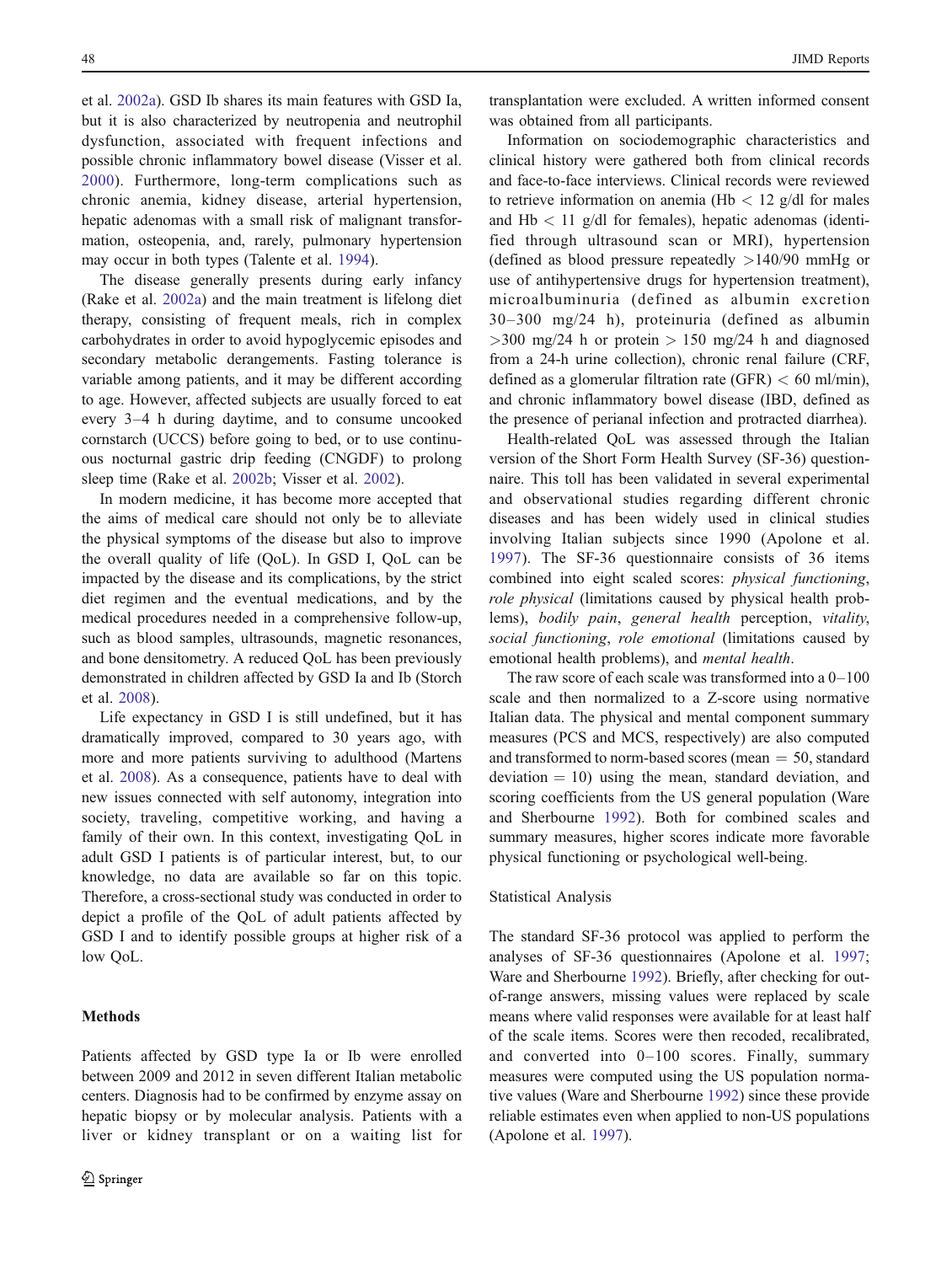All categorical variables are described as frequencies and percentages, while median and interquartile ranges are reported for continuous variables. The rank sum test was used to compare the QoL scores in different groups.

The statistical software Stata 11.0 (Stata Statistical Software: Release 11.0, 2009. StataCorp LP, College Station, TX, USA) was used to perform data analysis.

# **Results**

Thirty-eight GSD I patients were enrolled, and their general characteristics are reported in Table 1. All were Caucasians. Two patients were sisters, while the others belonged to different families. Their median age was 26.5 years, the youngest being 16 and the oldest being 41. Their median age at diagnosis was 1 year, the earliest diagnosis being made at about 2 months of age and the latest at 24 years.

Most of the patients  $(n = 27)$  were affected by type Ia GSD, while 11 had type Ib. Their clinical relevant characteristics are described in Table [2](#page-3-0). As regards comorbidities, one female patient had suffered from epilepsy since childhood, two males had a history of nephrolithiasis, one female had pulmonary hypertension, and two males with GSD Ib had chronic inflammatory bowel disease. One female with GSD Ib had autoimmune hypothyroidism. A disturbance of alimentary behavior was signaled in one female patient, but no other psychiatric problems were reported.

At the study time, all patients were following a diet consisting of frequent meals rich in complex carbohydrates, with variable restrictions in lactose or fructose intake, and were taking UCCS at least once a day. Detailed data on UCCS consumption were available for 32 patients. The median UCCS dosage was 120 g/day (interquartile range [IQR] 100–160; range min–max 40–325), considering patient's weight the median dosage was 1.9 g/kg/day (IQR 1.5–2.5; range min–max  $1-5.1$ ), the majority of patients assuming it twice a day (range min–max 1–6). Nine out of 32 patients (28.1 %) were forced to wake up during nighttime, interrupting sleeping, to take a dose of UCCS.

Three patients out of 38 were also using continuous nocturnal gastric drip feeding (CNGDF), while another 12 used CNGDF during childhood, but stopped it in adulthood. Thirty-five patients were taking medications; the detailed drug consumption is shown in Table [3.](#page-3-0)

Thirty-four respondents completed all SF-36 items, while four participants, all females, had at least one missing SF-36 item. In two cases, it was possible to input all missing values (1 in physical functioning, 1 in mental health, 1 in general health), in one the imputation could be made only for one **Table 1** General characteristics of the patients  $(n = 38)$ 

|                                                | $\boldsymbol{n}$ | $\frac{0}{0}$ | Median | Interquartile<br>range |
|------------------------------------------------|------------------|---------------|--------|------------------------|
| Gender                                         |                  |               |        |                        |
| Male                                           | 16               | 42.1          |        |                        |
| Female                                         | 22               | 57.9          |        |                        |
| Age (years)                                    |                  |               | 26.5   | $20 - 32$              |
| Age at diagnosis (years)                       |                  |               | 1      | $0.4 - 3$              |
| Age at diet therapy                            |                  |               | 3      | $1 - 9$                |
| start (years)<br><b>Education</b> <sup>a</sup> |                  |               |        |                        |
| Junior high school                             | 12               | 34.3          |        |                        |
| Senior high school                             | 20               | 57.1          |        |                        |
| University                                     | $\mathbf{3}$     | 8.6           |        |                        |
| Occupation <sup>a</sup>                        |                  |               |        |                        |
| Employed                                       | 18               | 51.4          |        |                        |
| Unemployed                                     | $\overline{4}$   | 11.4          |        |                        |
| Student                                        | 11               | 31.4          |        |                        |
| Housewife                                      | $\overline{2}$   | 5.7           |        |                        |
| Marital status <sup>b</sup>                    |                  |               |        |                        |
| Unmarried <sup>c</sup>                         | 33               | 86.8          |        |                        |
| Married                                        | 5                | 13.2          |        |                        |
| With one child                                 | 3                |               |        |                        |
| With two children                              | $\overline{2}$   |               |        |                        |

<sup>a</sup> Three patients did not report their educational level nor their occupation.

<sup>b</sup> There were no separated, divorced, or widowed people.

<sup>c</sup> No unmarried subjects had children.

bodily pain item but not for role physical and role emotional (all items were missing), and in another one physical functioning scale could not be calculated since all the items were left blank.

The transformed scores for each scale are reported in Table [4](#page-4-0), while Table [5](#page-5-0) shows the SF-36 Z-scores.

Overall, physical functioning, role physical, vitality, and role emotional scores were consistent with the Italian reference values, while GSD I patients scored better in bodily pain and mental health scales and worse in general health and social functioning (Table [4](#page-4-0)).

Summary measures for both physical and mental component were consistent with normal US values (Table [4](#page-4-0)).

When a stratified analysis was performed by gender, males showed better scores in physical functioning (95 vs. 85; Z-scores 0.45 vs. 0.02;  $p = 0.002$ ), general health (72 vs. 52; Z-scores 0.31 vs.  $-0.60; p = 0.01$ ), and social functioning (94 vs. 69; Z-scores 0.70 vs.  $-0.37$ ;  $p = 0.03$ ). Furthermore, when differences were investigated according to GSD I type, role emotional showed to be much better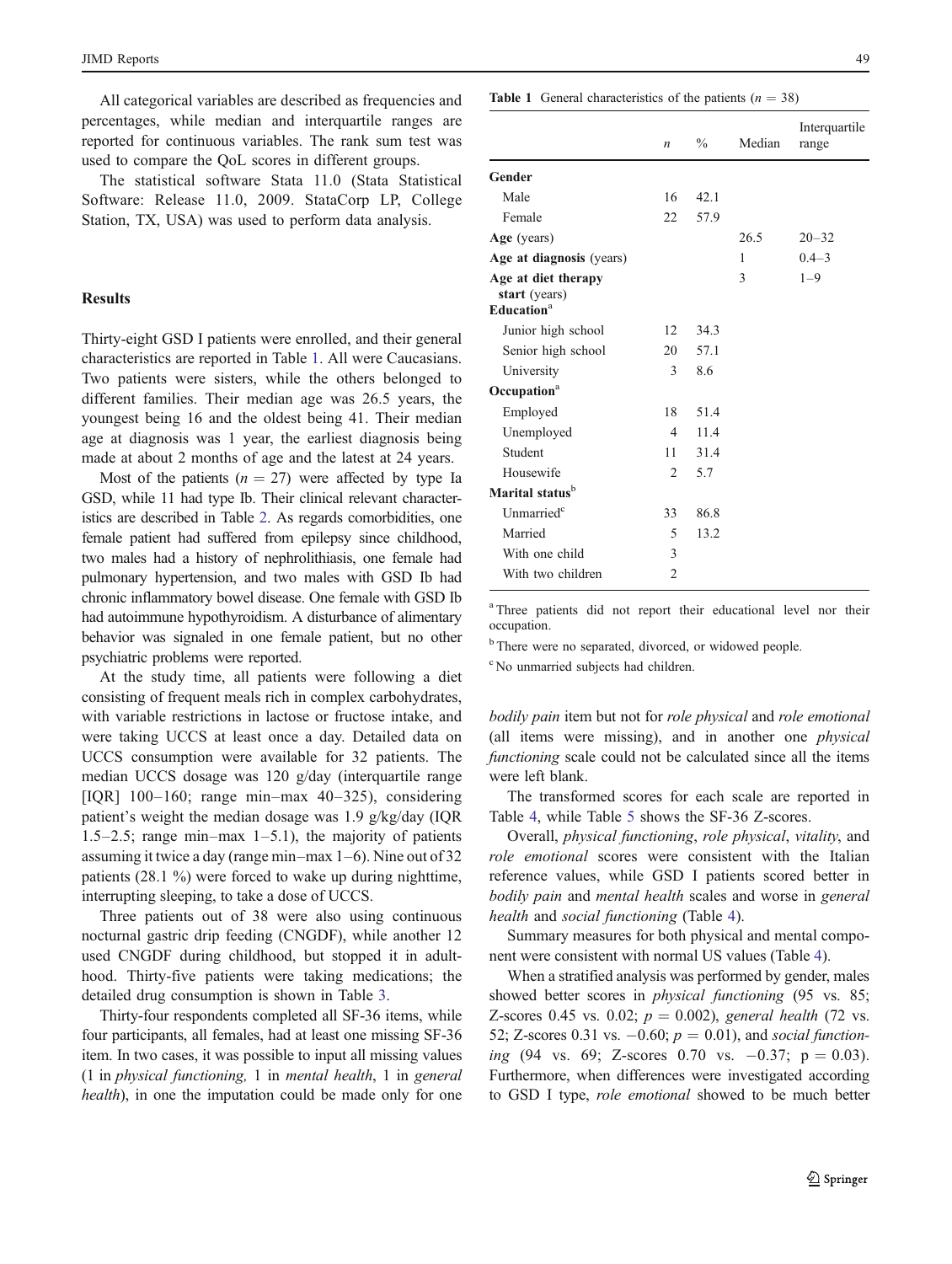<span id="page-3-0"></span>

| <b>Table 2</b> Clinical characteristics of the patients $(n = 38)$ |  |
|--------------------------------------------------------------------|--|
|--------------------------------------------------------------------|--|

|                                                                           | $\boldsymbol{n}$ | $\frac{0}{0}$ |
|---------------------------------------------------------------------------|------------------|---------------|
| <b>Type</b>                                                               |                  |               |
| Ia                                                                        | 27               | 71.1          |
| Ib                                                                        | 11               | 29.0          |
| Anemia                                                                    | 20               | 52.6          |
| <b>Adenomas</b>                                                           | 16 <sup>a</sup>  | 42.1          |
| <b>Microalbuminuria</b>                                                   | 11               | 29.0          |
| Proteinuria                                                               | 9                | 23.7          |
| Chronic renal failure                                                     | 1                | 2.63          |
| <b>Hypertension</b>                                                       | 5                | 13.2          |
| <b>UCCS</b>                                                               | 38               | 100           |
| <b>CNGDF</b> , ongoing                                                    | 3                | 7.9           |
| CNGDF, ever                                                               | 15               | 39.5          |
| Drug consumption                                                          | 35               | 92.1          |
| Number of drugs <sup>b</sup><br>(only patients assuming drugs, $n = 35$ ) | 1                | $2 - 4$       |

UCCS uncooked cornstarch, CNGDF continuous nocturnal gastric drip feeding

<sup>a</sup> Among these, two patients underwent to surgical resection (because of adenoma's diameter >5 cm)

<sup>b</sup> Median (interquartile range)

**Table 3** Drugs consumed by the patients  $(n = 38)$ 

| Drug                    | Number of patients |  |  |
|-------------------------|--------------------|--|--|
| Allopurinol             | 34                 |  |  |
| ACE inhibitor or Sartan | 16                 |  |  |
| Calcium                 | 9                  |  |  |
| <b>RHGCSF</b>           | 7                  |  |  |
| Iron                    | 7                  |  |  |
| Multivitamins           | 6                  |  |  |
| Omega 3                 | 4                  |  |  |
| Mesalazine              | 2                  |  |  |
| Antidepressant          | $\theta$           |  |  |
| Anxiolytic              | $\theta$           |  |  |
| Other <sup>a</sup>      | 5                  |  |  |

RHGCSF recombinant human granulocyte colony-stimulating factor <sup>a</sup> Anticonvulsants (1), furosemide (1), levotiroxine (1), fibrate (1), anti-inflammatory drugs (1)

in patients affected by GSD type Ia when compared to patients affected by GSD Ib (100 vs. 33; Z-scores 0.64 vs.  $-1.15$ ;  $p = 0.01$ ) (Table [5\)](#page-5-0). Moreover, patients with renal complications (at least one of either microalbuminuria, proteinuria, or chronic renal failure) showed a worse role emotional than patients with unaffected kidneys (83.3 vs. 100;  $p = 0.04$ ), while no differences were found according to anemia, hepatic adenomas, age  $( $20 \text{ vs. } >20 \text{ years}$ ), age$  at diagnosis ( $\lt 3$  vs.  $\gt 3$  years), age at diet therapy start ( $\lt 3$ vs.  $\geq$ 3 years), UCCS dosage or timing, and CNGDF use (data not shown).

#### **Discussion**

GSD I is a rare metabolic disease that may result in different dysfunctions and long-term complications, and requires the adoption of specific dietary habits to avoid metabolic drawbacks. As a consequence of both the disease itself and of its treatment, affected patients may experience an impairment of their QoL, this being a multidimensional concept reflecting the patient's subjective evaluation of his/her functioning and emotional well-being. Investigating QoL is important to discover possible shortfalls in the management of patients, especially those with a chronic disease that is likely to have a long-term impact on all aspects of everyday life. Nevertheless, to our knowledge, this is the first study investigating QoL among adult patients with GSD I since this aspect was investigated only in children so far (Storch et al. [2008](#page-6-0)).

Social outcome (including interpersonal relationships, education, and professional carrier) is strictly linked with QoL, and it has been previously demonstrated that in inborn errors of metabolism impaired QoL can be associated with an altered social structure in comparison to healthy peers (Simon et al. [2008\)](#page-6-0). Although QoL was not one of the aims of the study, the European Study on GSD I (ESGSD I), conducted on more than 200 GSD I patients reported that 11 % needed a special education or work, while 6 % were unable to have a profession because of mental disability (Rake et al. [2002a\)](#page-6-0). In contrast, in our cohort, neither mental disability nor need for special education or work was reported. In fact, 20 patients had a senior high school diploma and 3 held a university degree. Moreover, 18 patients had a normal employment and 11 were students in normal schools or universities. However, it must be kept in mind that the ESGSD study was conducted in 2002, and many adult patients from this cohort had treatment pre-dating the use of UCCS during their childhood, hence several had probably poorer metabolic control at the time of their growth. The current standards of care prevent patients from suffering severe hypoglycemia during childhood, thus avoiding brain damage (Wolfsdorf and Crigler [1999](#page-6-0)) and allowing patients to have a regular education and job.

The present study showed that overall GSD I adult patients had lower scores in general health perception and social functioning.

The personal evaluation of general health given by GSD I patients was similar to that reported by patients affected by type 2 diabetes, another chronic disease requiring a lifelong diet (Lloyd and Orchard [1999](#page-6-0)). This suggests that the implications of the disease and its treatment on everyday life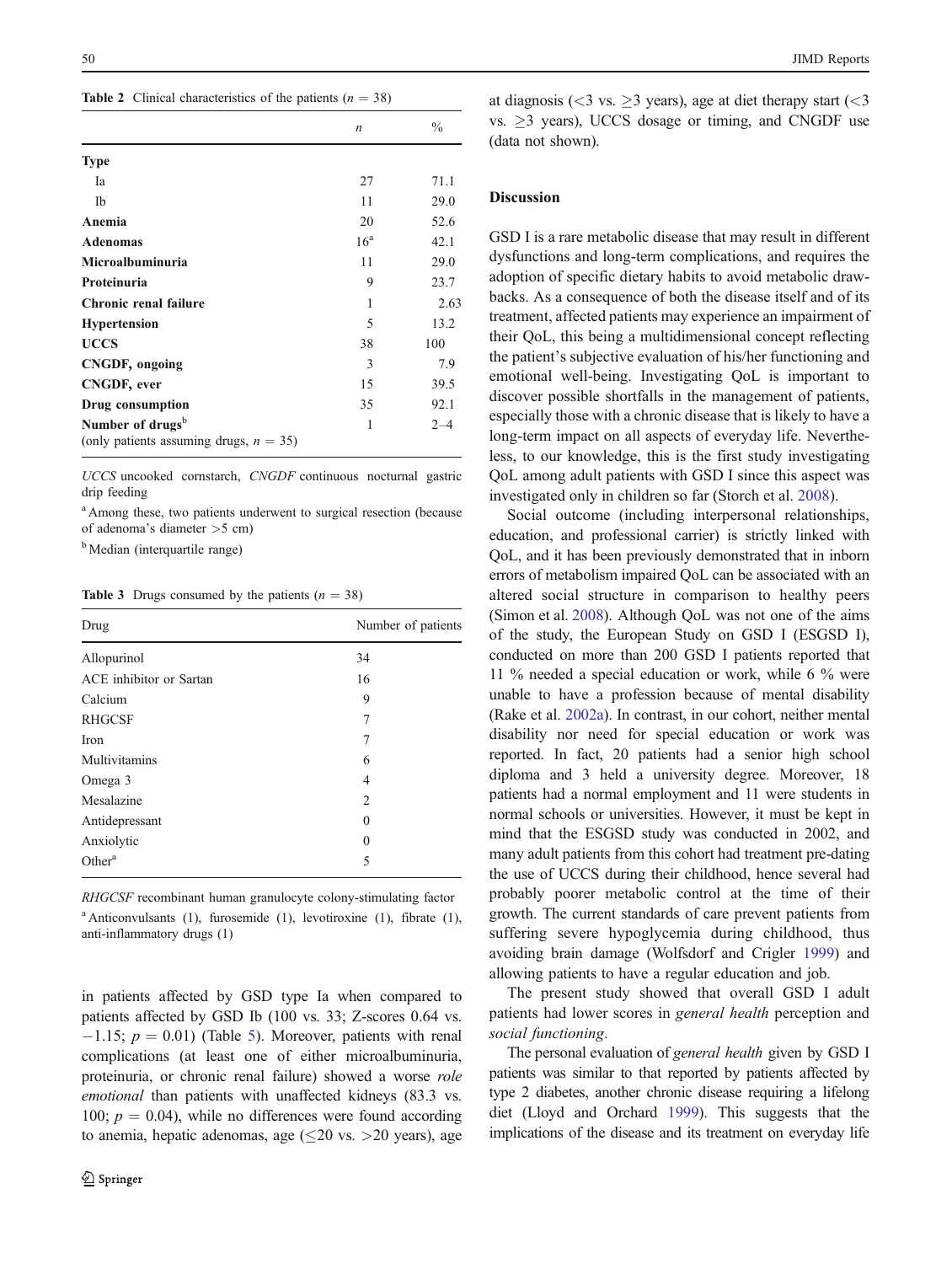#### <span id="page-4-0"></span>Table 4 SF-36 scores

|                                 | Score                          | Reference                           |  |
|---------------------------------|--------------------------------|-------------------------------------|--|
| Scaled scores $(0-100)$         | Median (IQR) (range min-max)   | Median (range min-max) <sup>a</sup> |  |
| Physical functioning $(n = 37)$ | $95(85-95)(0-100)$             | $95(0-100)$                         |  |
| Role-physical ( $n = 37$ )      | $100(75-100)(0-100)$           | $100(0-100)$                        |  |
| Bodily pain $(n = 38)$          | $100(62-100)(20-100)$          | $84(0-100)$                         |  |
| General health $(n = 38)$       | 57 $(47-72)$ $(5-100)$         | $70(0-100)$                         |  |
| Vitality ( $n = 38$ )           | $60(45-75)(25-90)$             | $65(0-100)$                         |  |
| Social functioning $(n = 38)$   | $75(63-100)(37.5-100)$         | $87.5(0-100)$                       |  |
| Role-emotional ( $n = 37$ )     | $100(67-100)(0-100)$           | $100(0-100)$                        |  |
| Mental health $(n = 38)$        | $80(56-92)(28-96)$             | $68(0-100)$                         |  |
| <b>Summary measures</b>         | Median (IQR)                   | Median $(IQR)^b$                    |  |
| Physical component ( $n = 36$ ) | $50.8$ (45.8–55.7) (31.1–59.8) | $53.3(45.2 - 57.1)$                 |  |
| Mental component ( $n = 36$ )   | $49.1(39.3-57.6)(30.9-60.9)$   | 49.3 $(40.6-54.3)$                  |  |
|                                 |                                |                                     |  |

a Reference: Italian population

<sup>b</sup>Reference: US population

have a stronger impact on the general well-being perception than the disease itself. Thus, even a very rare and a common disease may share similar scores in general health.

Social functioning represents the extent to which physical health or emotional problems interfere with normal social activities. Low scores found in GSD I patients can be explained with the need for frequent meals at scheduled times that may prevent affected adults from being flexible and adapting to the fast rhythm of the contemporary society. Furthermore, these patients need to restrict simple sugars, fat and alcohol intake, resulting in a diet that is different from their peers'. This can limit or even hamper many social activities, such as going out for dinner or participate in a party (Bhattacharya [2011](#page-6-0)).

Interestingly only 13.2 % patients among our cohort were married and had children, while the expected percentage would be 25.3 % (95 % CI 15.4–37.3), when the age- and gender-matched Italian population is used as a reference (Istat, Italian National Institute of Statistics www.istat.it). These data might reflect the lower scores in social functioning, with probably more difficulty in forming adult relationships in which to have children than healthy peers. Furthermore, difficulty in becoming independent from parents and starting their own family has been observed in people with inherited metabolic diseases in general. Considering the high level of parental involvement in disease management during childhood, this is not unexpected (Lee [2002](#page-6-0)).

Interestingly, adult patients with GSD I showed better scores than the general population in *bodily pain* and mental health scales. This can be explained by the coping phenomenon, thanks to which people with a chronic illness are able to emphasize the positive aspect of their lives, to reduce the general stress (Carver and Connor-Smith [2010](#page-6-0)),

although we cannot exclude that participants were hesitant to report difficulties in these areas.

Compared to the study published by Storch and colleagues, describing a lower QoL in several areas and summary measures in youth GSD I patients (Storch et al. [2008\)](#page-6-0), we found generally better results for adult patients, with the summary measures for physical and mental components being within the normal range. This difference between adults and children can have different interpretations. First of all, during adulthood the exogenous glucose amount required to maintain normoglycemia is lower than that during growth; as a consequence, fasting time can usually be prolonged, allowing patients both to have less frequent meals during the day and longer sleep periods (Moses [2002](#page-6-0)). In fact, in our cohort, many patients used CNGDF during childhood but were able to stop it during adulthood when the consumption of cornstarch was sufficient to achieve a good glycemic control during the night.

Secondly, having a chronic disease since early childhood can promote the development of an adaptive behavior in which adult patients, through years of experience with their disease, are able to use strategies (i.e., always carrying some food in their bags or consuming extra cornstarch before physical activity) that allow them to participate in normal activities (such as working, playing sports, or traveling), as well as their healthy peers.

Interestingly, in the study by Storch and colleagues, a high level of parental stress was found, and parents generally felt that their children were more impaired than reported by the children themselves. Most likely, this parental attitude negatively affects the QoL during childhood, while parental stress has probably a lower influence in adulthood, with a positive effect on QoL.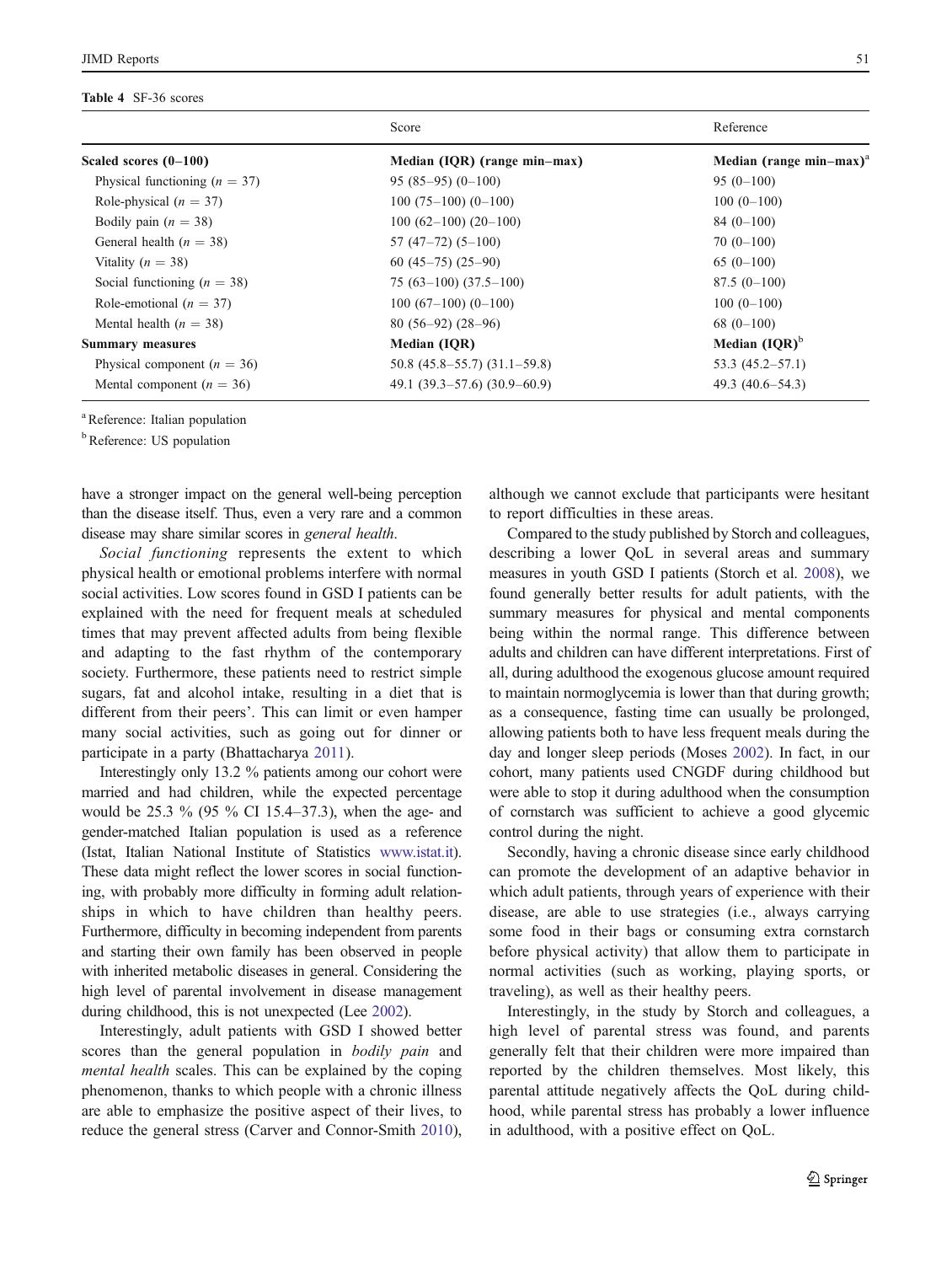<span id="page-5-0"></span>Table 5 SF-36 Z-scores

| <b>Scales</b>                  | A11<br>Median<br>(IQR)                | Males<br>Median<br>(IQR)                        | Females<br>Median<br>(IQR)           | p Value | Type Ia<br>Median<br>(IQR)           | Type Ib<br>Median<br>(QR)            | p Value |
|--------------------------------|---------------------------------------|-------------------------------------------------|--------------------------------------|---------|--------------------------------------|--------------------------------------|---------|
| <b>Physical</b><br>functioning | 0.45<br>(0.02; 0.45)<br>$n = 37$      | 0.45<br>(0.45; 0.67)<br>$n = 16$                | 0.02<br>$(-0.62; 0.45)$<br>$n=21$    | 0.002   | 0.35<br>(0.02; 0.45)<br>$n = 26$     | 0.45<br>(0.02; 0.45)<br>$n=11$       | 0.92    |
| Role-physical                  | 0.61<br>$(-0.09;0.61)$<br>$n = 37$    | 0.61<br>(0.61; 0.61)<br>$n=16$                  | 0.61<br>$(-0.09;0.61)$<br>$n=21$     | 0.22    | 0.61<br>$(-0.09;0.61)$<br>$n=26$     | 0.61<br>$(-0.09;0.61)$<br>$n=11$     | 0.42    |
| <b>Bodily pain</b>             | 0.95<br>$(-0.42;0.95)$<br>$n = 38$    | 0.95<br>$(-0.39;0.95)$<br>$n=16$                | 0.95<br>$(-0.46;0.95)$<br>$n=22$     | 0.91    | 0.95<br>$(-0.46;0.95)$<br>$n=27$     | 0.95<br>(0.37; 0.95)<br>$n=11$       | 0.42    |
| <b>General health</b>          | $-0.37$<br>$(-0.82; 0.31)$<br>$n=38$  | 0.31<br>$(-0.15;0.60)$<br>$n=16$                | $-0.60$<br>$(-1.27,-0.15)$<br>$n=22$ | 0.01    | $-0.37$<br>$(-0.82; 0.53)$<br>$n=27$ | $-0.46$<br>$(-1.72; 0.31)$<br>$n=11$ | 0.29    |
| <b>Vitality</b>                | $-0.09$<br>$(-0.82;0.63)$<br>$n=38$   | 0.03<br>$(-0.57;1.00)$<br>$n=16$                | $-0.21$<br>$(-1.01; 0.39)$<br>$n=22$ | 0.29    | 0.15<br>$(-0.82;0.63)$<br>$n=27$     | $-0.57$<br>$(-1.30;1.12)$<br>$n=11$  | 0.63    |
| <b>Social functioning</b>      | $-0.10$<br>$(-1.71;0.97)$<br>$n = 38$ | 0.70<br>$(-0.10;0.97)$<br>$n=16$                | $-0.37$<br>$(-1.18;0.97)$<br>$n=22$  | 0.03    | $-0.10$<br>$(-0.64(0.97))$<br>$n=27$ | $-0.10$<br>$(-0.64;0.97)$<br>$n=11$  | 0.75    |
| Role-emotional                 | 0.64<br>$(-0.25;0.64)$<br>$n = 37$    | 0.64<br>$(-0.25;0.64)$<br>$n = 16$              | 0.64<br>$(-0.25; 0.64)$<br>$n=21$    | 0.35    | 0.64<br>(0.64; 0.64)<br>$n=26$       | $-1.15$<br>$(-1.15,-0.64)$<br>$n=11$ | 0.01    |
| <b>Mental health</b>           | 0.64<br>$n = 38$                      | 0.64<br>$(-0.51;1.22)$ $(-0.32;1.22)$<br>$n=16$ | 0.35<br>$(-1.08;1.02)$<br>$n=22$     | 0.22    | 0.64<br>$(-0.51;1.22)$<br>$n=27$     | 0.07<br>$(-0.70;1.22)$<br>$n=11$     | 0.90    |

To explain the good summary measures found, we also need to consider that the present study was conducted in Italy, a country where the GSD nutritional requirements can easily match the common diet, rich in complex carbohydrates. Thus, we cannot exclude that a similar evaluation performed in other countries, where food habits are very different and not consistent with a GSD diet, could give different results.

Moreover, we also cannot exclude that there was a difference in disease severity between the two study populations since 10/ 38 patients in our cohort were diagnosed after 2 years of age, probably due to a mild disease. Unfortunately, no data about disease history were present in the Storch study. Finally, we must point out that the two studies are not fully comparable since different tests were used to assess QoL due to the different age of participants (Pediatric Quality of Life Inventory version 4.0 in the study by Storch and colleagues vs. SF-36 in the present study) (Storch et al. [2008](#page-6-0)). In spite of low numbers, we also tried to perform several stratified analyses and to compare different subgroups of patients. As a result, we found that patients with GSD type Ib reported lower values than type Ia. This can be explained clinically since GSD Ib subjects often suffer from frequent infections and bowel disease, which can affect everyday living (Froissart et al. [2011\)](#page-6-0). However, interestingly, in our cohort, we found a lower rate of IBD than that in the ESGSD study  $(18\% \text{ vs. } 77\%)$  (Visser et al. [2002](#page-6-0)). The reason could be that in our cohort 7/11 GSD Ib patients were receiving recombinant human granulocyte colony-stimulating factor, and this treatment could have reduced the proportion of patients affected by IBD.

Lower QoL was also found in patients with renal complications (microalbuminuria, proteinuria, or chronic renal failure). Only one patient suffered from chronic renal failure and this condition can be easily associated to a poorer QoL; on the other hand, those suffering from microalbuminuria or proteinuria usually take additional drugs, and this treatment probably strengthens the patient's consciousness of having a kidney disease that can progress further, thus affecting the QoL.

Moreover, female patients reported lower scores than males in several scales, irrespective of the differences in GSD type, number of complications, or number of drugs taken. This could be related to a gender difference in experienced stress. In particular, woman can be more concerned about their physical appearance, which can be altered by a prominent abdomen, a characteristic face, and, sometimes, by a short stature (especially the old generation). Furthermore, women can be more anxious about their health, and this can affect the perceived well-being.

As liver transplantation is thought to ameliorate GSD I patients' QoL, overcoming the problem of recurrent hypoglycemia and the necessity of a strict diet (Kido et al. [2013](#page-6-0)), it would be of interest to assess the difference between GSD I patients medically treated and those who underwent hepatic transplantation through a validated instrument of QoL assessment. Anyway, in Italy very few GSD I patients